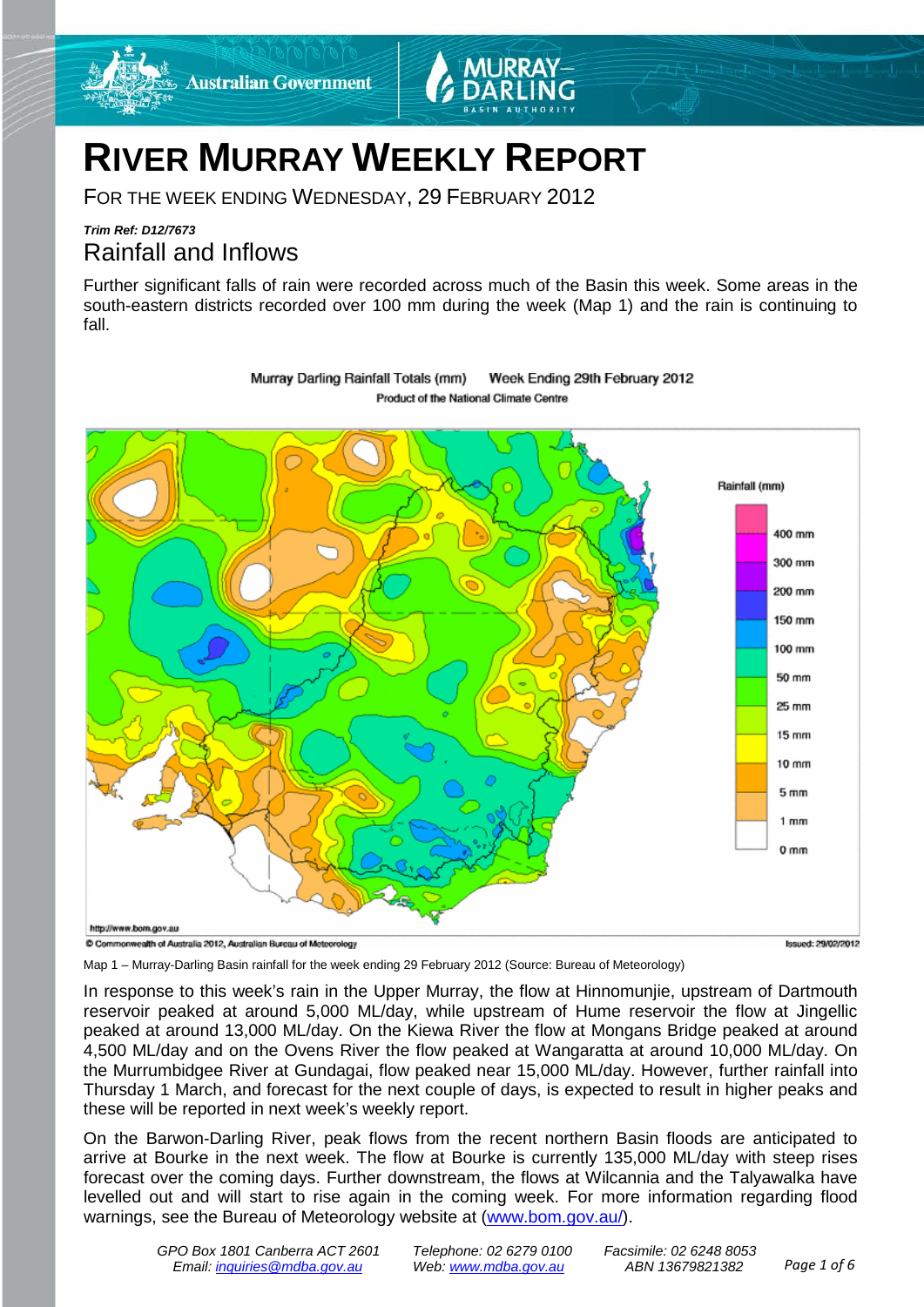# River Operations

MDBA active storage decreased by 61 GL during the week and is currently 6,160 GL (72% capacity). Most of this decrease in storage was due to high releases from the Menindee Lakes, creating a further 32 GL airspace during the week, prior to the arrival of the Darling River flood peak.

At Dartmouth Reservoir, the storage has increased by 5 GL during the week and is now 2,974 GL (77% capacity). The release from Dartmouth averaged 250 ML/day during the week and is currently 200 ML/day.

At Hume Reservoir, maximum cuts were made to the release throughout the week in response to forecast rain reducing demand. Releases have reduced from 10,600 back to the minimum release of 600 ML/day today, Thursday 1 March. The volume stored in Hume Reservoir is currently 1,909 GL (64% capacity), which is a decrease of 12 GL since last week.

At Yarrawonga Weir, the pool is temporarily surcharged to 125 m AHD to manage high local inflows that have resulted from over 200 mm of rain falling in the last 4 days to Thursday 1 March 2012. Total diversions at Mulwala and Yarrawonga Main Canal were 21 GL for the week compared with 44GL last week. The release from Yarrawonga Weir was initially being held below 10,500 ML/day in order to prevent water entering the Barmah-Millewa Forest, however the recent high inflows have necessitated the release to be rapidly increased over the last two days to 30,000 ML/day today, Thursday, 1 March.

On the Edward-Wakool system, combined flow through the Edward and Gulpa offtakes has gradually increased during the week and is currently 1,850 ML/day. After the initial rainfall last Monday, an additional 1,000 ML/day was diverted upstream of Yarrawonga Weir to the Edward River via the Mulwala canal and Edward Escape to reduce the inundation of the Barmah-Millewa forest. However subsequent rainfall is expected to result in significant overbank flows through the forest, so this diversion has now been ceased. Downstream of Stevens Weir, the flow has increased from an average of around 600 ML/day to the current flow of 1,000ML/day, and is expected to continue rising in the coming weeks.

Diversion of environmental water to the Colligen Creek is now finished while the diversion to the Wakool River will be gradually reduced over the coming week. These pulses are aimed at encouraging small bodied fish to spawn.

Inflow from the Goulburn River has been steady at around 2,000 ML/day during the week, however it is expected to rise significantly in the coming week. At Torrumbarry Weir, the flow increased over the week to 7,500 ML/day and will continue rising during the coming week. Diversions to the National Channel were 2,000 to 3,000 ML/day for much of the week, however the offtakes were closed today, Thursday 1 March.

Further downstream, the Murrumbidgee River is flowing at 2,500 ML/day past Balranald. Inflow from the Murrumbidgee is expected to continue rising over the coming weeks following significant rainfall in the upper and mid-Murrumbidgee catchment.

Further downstream at Euston Weir, the flow has held steady at 5,700 ML/day during the last week and is expected to start slowly rising during the coming week.

At Menindee Lakes, the storage volume decreased to 1,482 GL (86% capacity) during the week. The release, measured at Weir 32, is around 35,000 ML/day and Lake Wetherell is now at a level where the Main Weir gates are completely out of the water (See Figure 1). Menindee town is experiencing moderate flooding and the Bureau of Meteorology (www.bom.gov.au/) forecasts that major flooding is likely to occur with a peak during mid-April.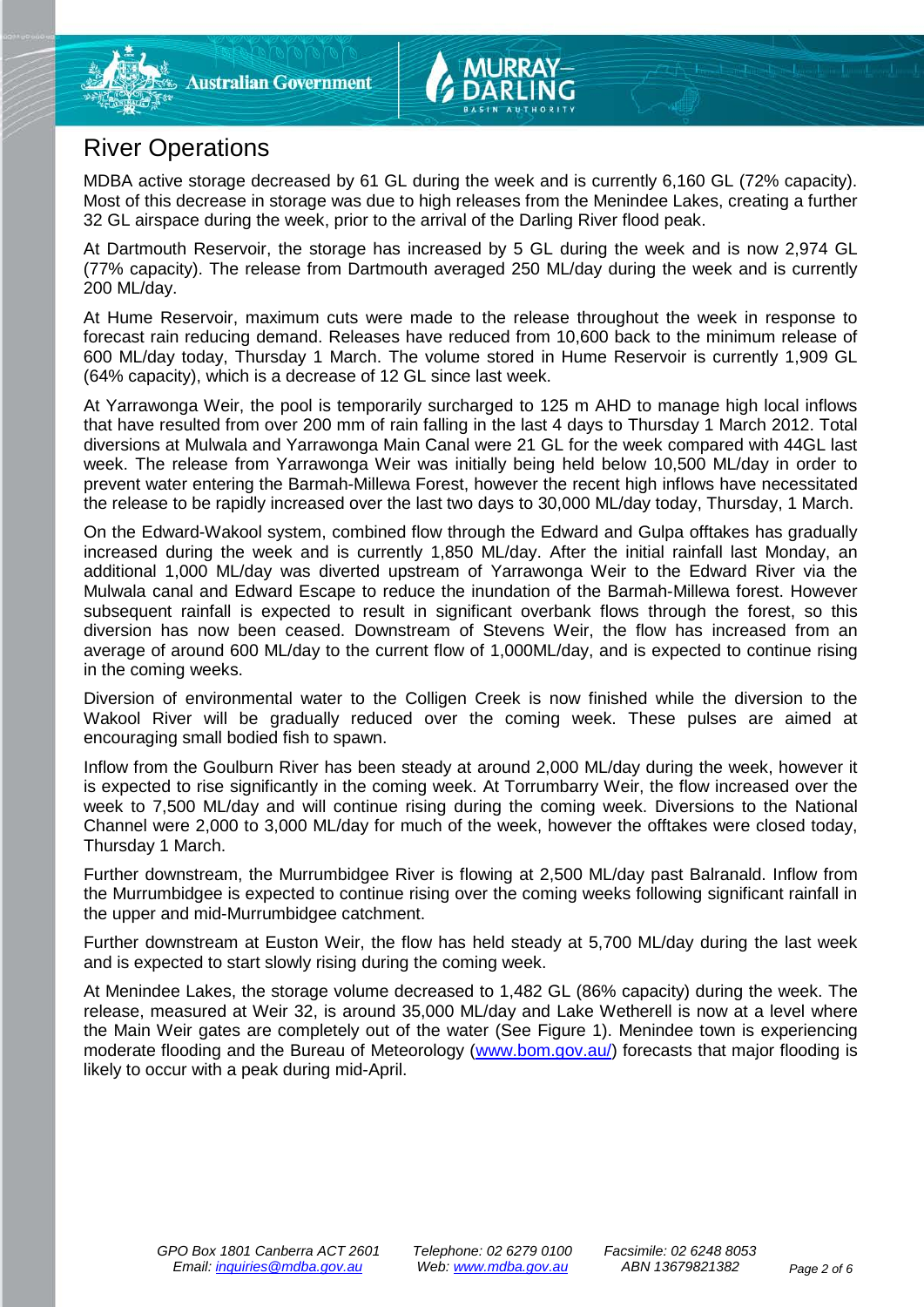

**Figure 1 Gates out at Main Weir (Left) and aerial view looking upstream to Main Weir and Lake Wetherell (Right) (Photos provided by Barry Philps (NSW State Water)).**

On the lower Darling River, the flow at Burtundy continues to rise slowly and is currently at 15,300 ML/day. While the release at Weir 32 increased on average by 1,100 ML/day over the first 17 days of February (from 15,000 ML/day to 34,000 ML/day), the flow at Burtundy has increased by an average of only 105 ML/day. This is largely as a result of water breaking from the Darling to the Great Darling Anabranch. For further information on the flood operations at Menindee Lakes, please refer to the NSW Office of Water website (www.water.nsw.gov.au/) and for flood warnings refer to the Bureau of Meteorology (www.bom.gov.au/).

At the confluence of the Murray and Darling Rivers at Wentworth, the flow is currently 19,250 ML/day and is expected to steadily increase for the next few weeks.

At Lake Victoria, the storage level has continued to slowly fall to 25.19 m AHD (469 GL, 69% capacity). The flow to South Australia was reduced during the week to about 20,000 ML/day and this lower flow will be maintained for about 7–10 days while essential works are undertaken at construction sites at Chowilla and Weir 4.

The average level in the Lower Lakes rose by 1 cm to 0.69 m AHD during the week and flow out the barrages averaged around 8,500 ML/day.

# **For media inquiries contact the Media Officer on 02 6279 0141**

DAVID DREVERMAN Executive Director, River Management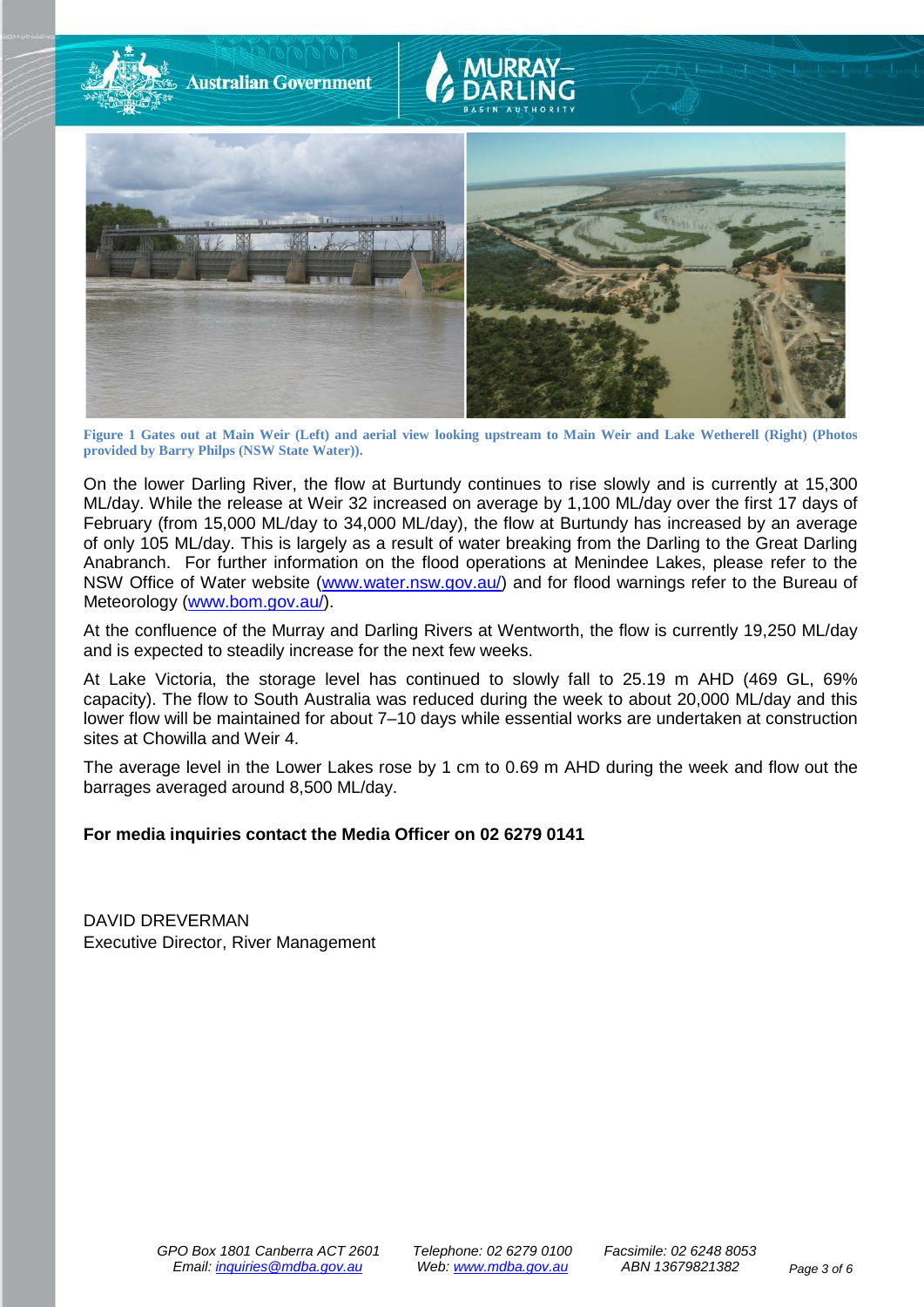



# Water in Storage Week ending Wednesday 29 Feb 2012

| <b>MDBA Storages</b>             | Full<br>Supply<br>Level | <b>Full Supply</b><br>Volume | Current<br>Current<br>Storage<br>Level |       | Storage |        | Active<br>Storage | Change in<br>Total<br>Storage<br>for the<br>Week |
|----------------------------------|-------------------------|------------------------------|----------------------------------------|-------|---------|--------|-------------------|--------------------------------------------------|
|                                  | $(m$ AHD)               | (GL)                         | $(m$ AHD)                              | (GL)  | %       | (GL)   | (GL)              | (GL)                                             |
| Dartmouth Reservoir              | 486.00                  | 3856                         | 471.47                                 | 2974  | 77%     | 71     | 2 9 0 3           | $+5$                                             |
| Hume Reservoir                   | 192.00                  | 3 0 0 5                      | 185.81                                 | 1 909 | 64%     | 23     | 1886              | $-12$                                            |
| Lake Victoria                    | 27.00                   | 677                          | 25.19                                  | 469   | 69%     | 100    | 369               | $-22$                                            |
| Menindee Lakes                   |                         | 1 7 3 1 *                    |                                        | 1482  | 86%     | (480#) | 1 0 0 2           | $-32$                                            |
| <b>Total</b>                     |                         | 9 2 6 9                      |                                        | 6834  | 74%     | $ -$   | 6 1 6 0           | -61                                              |
| <b>Total Active MDBA Storage</b> | $72\%$ ^                |                              |                                        |       |         |        |                   |                                                  |

#### **Major State Storages**

| <b>Burriniuck Reservoir</b> | 026     | 762     | 74% |     | 759  | +18 |
|-----------------------------|---------|---------|-----|-----|------|-----|
| <b>Blowering Reservoir</b>  | 631     | 320     | 81% | 24  | 296  | +24 |
| Eildon Reservoir            | 3 3 3 4 | 3 0 8 0 | 92% | 100 | 2980 | .44 |

\* Menindee surcharge capacity – 2050 GL \*\* All Data is rounded to nearest GL \*\*

# NSW takes control of Menindee Lakes when storage falls below 480 GL, and control reverts to MDBA when storage next reaches 640 GL ^ % of total active MDBA storage

**Snowy Mountains Scheme Snowy diversions for week ending 28 Feb 2012** 

| <b>Storage</b>         | <b>Active Storage</b><br>(GL) | Weekly Change<br>(GL) | Diversion (GL)   | This Week | From 1 May<br>2011 |
|------------------------|-------------------------------|-----------------------|------------------|-----------|--------------------|
| Lake Eucumbene - Total | 2 1 2 8                       | n/a                   | Snowy-Murray     |           | 303                |
| Snowy-Murray Component | 739                           | n/a                   | Tooma-Tumut      | +5        | 268                |
| <b>Target Storage</b>  | 1460                          |                       | Net Diversion    | -4        | 35                 |
|                        |                               |                       | Murray 1 Release | +10       | 644                |

## **Major Diversions from Murray and Lower Darling (GL) \***

| <b>New South Wales</b>    | This Week | From 1 July<br>2011 | <b>Victoria</b>                 | This Week | From 1<br><b>July 2011</b> |
|---------------------------|-----------|---------------------|---------------------------------|-----------|----------------------------|
| Murray Irrig. Ltd (Net)   | 17.7      | 940                 | Yarrawonga Main Channel (net)   | 3.3       | 211                        |
| Wakool Sys Allowance      | 3.1       | 22                  | Torrumbarry System + Nyah (net) | 15.4      | 420                        |
| Western Murray Irrigation | 0.8       | 18                  | Sunraysia Pumped Districts      | 2.8       | 79                         |
| Licensed Pumps            | 4.0       | 150                 | Licensed pumps - GMW (Nyah+u/s) | 0.7       | 40                         |
| Lower Darling             | 10.6      | 191                 | Licensed pumps - LMW            | 10        | 221                        |
| <b>TOTAL</b>              | 36.2      | 1321                | TOTAL                           | 32.2      | 971                        |

\* Figures derived from estimates and monthly data. Please note that not all data may have been available at the time of creating this report. \*\* All data above is rounded to nearest 100 ML for weekly data and nearest GL for cumulative data\*\*

### **Flow to South Australia (GL)**

| Flow to South Australia (GL)<br>* Flow to SA will be greater than entitlement for<br>February due to Additional Dilution Flow and water<br>trades to SA. | Entitlement this month<br>Flow this week<br>Flow so far this month | $194.0*$<br>154.3<br>607.1 | (22 000 ML/day) |  |  |
|----------------------------------------------------------------------------------------------------------------------------------------------------------|--------------------------------------------------------------------|----------------------------|-----------------|--|--|
|                                                                                                                                                          | Flow last month                                                    | 543.1                      |                 |  |  |
| $A - B - C - C - C$                                                                                                                                      |                                                                    |                            |                 |  |  |

# **Salinity (EC)** (microSiemens/cm at  $25^{\circ}$  C)

| . .                     |         |                            |                             |
|-------------------------|---------|----------------------------|-----------------------------|
|                         | Current | Average over the last week | Average since 1 August 2011 |
| Swan Hill               | 110     | 120                        | 130                         |
| Euston                  | 130     | 130                        | 130                         |
| <b>Red Cliffs</b>       | 180     | 180                        | 130                         |
| Merbein                 | 200     | 200                        | 140                         |
| Burtundy (Darling)      | 330     | 320                        | 370                         |
| Lock 9                  | 270     | 260                        | 180                         |
| Lake Victoria           | 260     | 240                        | 210                         |
| Berri                   | 290     | 280                        | 260                         |
| Waikerie                |         |                            |                             |
| Morgan                  | 300     | 300                        | 280                         |
| Mannum                  | 350     | 1 6 2 0                    | 450                         |
| Murray Bridge           | 340     | 350                        | 350                         |
| Milang (Lake Alex.)     | 570     | 550                        | 510                         |
| Poltalloch (Lake Alex.) | 410     | 470                        | 350                         |
| Meningie (Lake Alb.)    | 4 5 20  | 4 7 3 0                    | 5 3 2 0                     |
| Goolwa Barrages         | 660     | 690                        | 1 2 6 0                     |
|                         |         |                            |                             |

*GPO Box 1801 Canberra ACT 2601 Telephone: 02 6279 0100 Facsimile: 02 6248 8053 Email: [inquiries@mdba.gov.au](mailto:inquiries@mdba.gov.au) Web: [www.mdba.gov.au](http://www.mdba.gov.au/) ABN 13679821382 Page 4 of 6*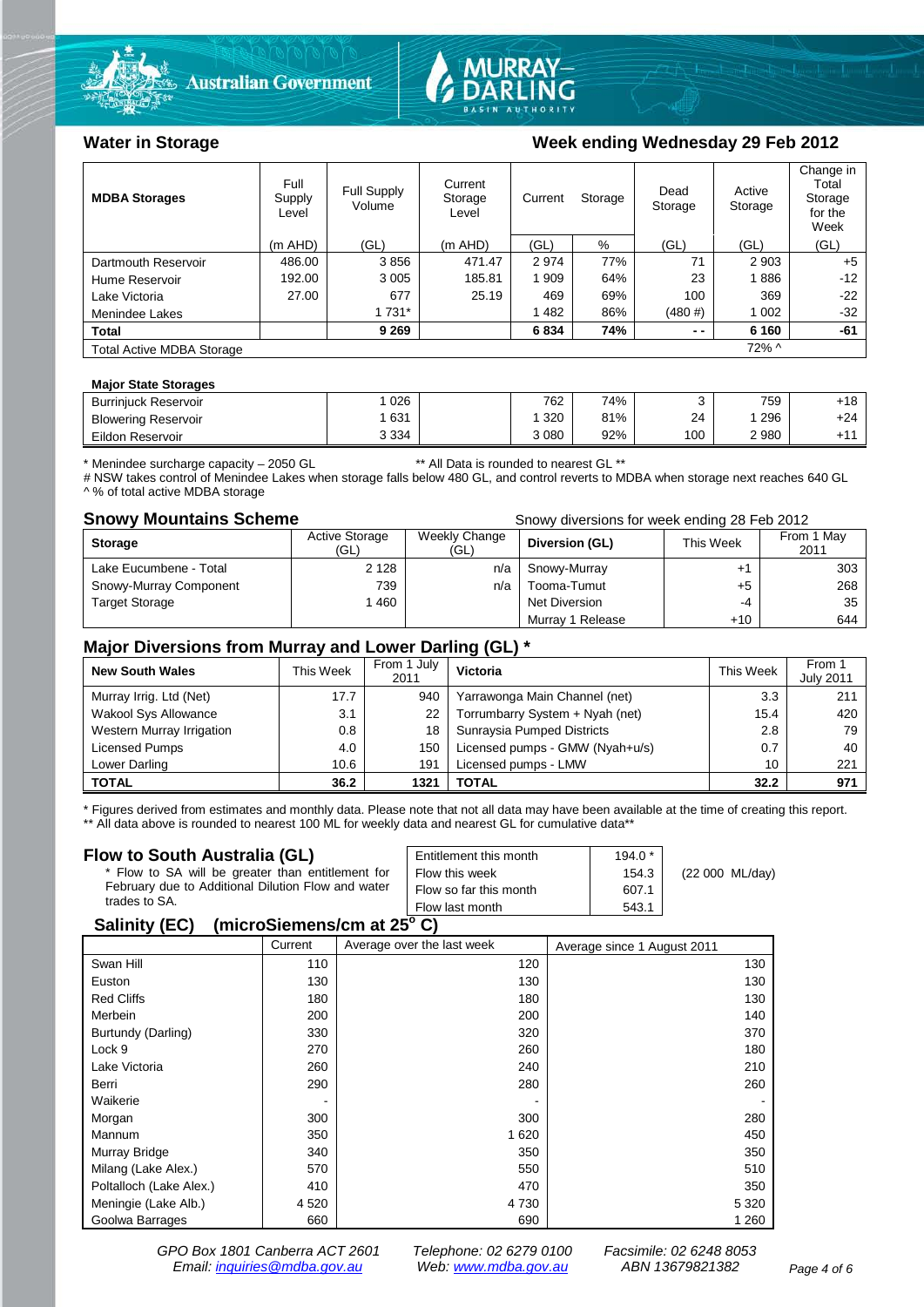



# River Levels and Flows **Week ending Wednesday 29 Feb 2012**

|                                  | Minor Flood<br>Stage     | Gauge    | Height         | Flow     | Trend        | Average Flow<br>this Week | Average<br>Flow last<br>Week |
|----------------------------------|--------------------------|----------|----------------|----------|--------------|---------------------------|------------------------------|
| <b>River Murray</b>              | (m)                      | local(m) | (m AHD)        | (ML/day) |              | (ML/day)                  | (ML/day)                     |
| Khancoban                        |                          |          |                | 5 0 6 0  | F            | 1 7 4 0                   | 950                          |
| Jingellic                        | 4.0                      | 1.95     | 208.47         | 6610     | R            | 2700                      | 2 100                        |
| Tallandoon (Mitta Mitta River)   | 4.2                      | 1.88     | 218.77         | 1750     | R            | 910                       | 700                          |
| Heywoods                         | 5.5                      | 1.82     | 155.45         | 2750     | F            | 5510                      | 13 4 20                      |
| <b>Doctors Point</b>             | 5.5                      | 2.20     | 150.67         | 6 0 6 0  | R            | 7010                      | 14 180                       |
| Albury                           | 4.3                      | 1.20     | 148.64         |          |              |                           |                              |
| Corowa                           | 3.8                      | 1.85     | 127.87         | 6880     | F            | 8610                      | 13710                        |
| Yarrawonga Weir (d/s)            | 6.4                      | 1.72     | 116.76         | 10 530   | R            | 8 3 9 0                   | 6680                         |
| Tocumwal                         | 6.4                      | 2.14     | 105.98         | 8 6 3 0  | R            | 8 1 1 0                   | 6760                         |
| Torrumbarry Weir (d/s)           | 7.3                      | 2.38     | 80.93          | 7 4 6 0  | R            | 5 5 20                    | 4510                         |
| Swan Hill                        | 4.5                      | 1.05     | 63.97          | 4 200    | F            | 3970                      | 3770                         |
| Wakool Junction                  | 8.8                      | 2.55     | 51.67          | 6 150    | R            | 5720                      | 5 9 6 0                      |
| Euston Weir (d/s)                | 8.8                      | 1.35     | 43.19          | 5 9 8 0  | R            | 5720                      | 6610                         |
| Mildura Weir (d/s)               |                          |          |                | 6 5 5 0  | F            | 6 0 9 0                   | 6790                         |
| Wentworth Weir (d/s)             | 7.3                      | 3.85     | 28.61          | 19 250   | R            | 18 270                    | 18 180                       |
| Rufus Junction                   |                          | 5.16     | 22.09          | 19 200   | R            | 21 060                    | 21 450                       |
| Blanchetown (Lock 1 d/s)         | $\blacksquare$           | 1.51     |                | 20 140   | R            | 19 170                    | 21 920                       |
| <b>Tributaries</b>               |                          |          |                |          |              |                           |                              |
| Kiewa at Bandiana                | 2.7                      | 2.43     | 155.66         | 2920     | R            | 1 1 2 0                   | 750                          |
| Ovens at Wangaratta              | 11.9                     | 10.61    | 148.29         | 10 240   | R            | 2 1 9 0                   | 820                          |
| Goulburn at McCoys Bridge        | 9.0                      | 2.07     | 93.49          | 1 960    | R            | 1 960                     | 1 4 3 0                      |
| Edward at Stevens Weir (d/s)     |                          | 1.28     | 81.05          | 1 0 5 0  | F            | 710                       | 650                          |
| <b>Edward at Liewah</b>          |                          | 1.38     | 56.76          | 760      | R            | 770                       | 960                          |
| <b>Wakool at Stoney Crossing</b> | $\overline{\phantom{a}}$ | 1.63     | 55.12          | 820      | S            | 790                       | 700                          |
| Murrumbidgee at Balranald        | 5.0                      | 2.74     | 58.70          | 2510     | R            | 2 3 3 0                   | 2 0 3 0                      |
| Barwon at Mungindi               | $\blacksquare$           | 3.50     | $\blacksquare$ | 870      | S            | 1 0 5 0                   | 4 1 4 0                      |
| Darling at Bourke                | $\blacksquare$           | 13.15    |                | 135 250  | R            | 85 530                    | 37 520                       |
| Darling at Burtundy Rocks        |                          | 6.48     | $\blacksquare$ | 15 300   | $\mathsf{R}$ | 14 950                    | 14 4 10                      |

Natural Inflow to Hume 3 810 | 4680

(i.e. Pre Dartmouth & Snowy Mountains scheme)

**Weirs and Locks** Pool levels above or below Full Supply Level (FSL)

| <b>Murray</b>      | FSL (m AHD) | u/s     | d/s     |                       | FSL (m AHD) | u/s     | d/s     |
|--------------------|-------------|---------|---------|-----------------------|-------------|---------|---------|
| Yarrawonga         | 124.90      | $+0.08$ | $\sim$  | No. 7 Rufus River     | 22.10       | $+0.01$ | $+2.75$ |
| No. 26 Torrumbarry | 86.05       | $+0.01$ | $\sim$  | No. 6 Murtho          | 19.25       | $+0.01$ | $+1.02$ |
| No. 15 Euston      | 47.60       | $+0.01$ | $\sim$  | No. 5 Renmark         | 16.30       | $-0.03$ | $+0.84$ |
| No. 11 Mildura     | 34.40       | $-0.04$ | $+0.10$ | No. 4 Bookpurnong     | 13.20       | $-0.03$ | $+1.93$ |
| No. 10 Wentworth   | 30.80       | $+0.00$ | $+1.21$ | No. 3 Overland Corner | 9.80        | $-0.05$ | $+1.36$ |
| No. 9 Kulnine      | 27.40       | $+0.01$ | $+0.61$ | No. 2 Waikerie        | 6.10        | $+0.10$ | $+1.36$ |
| No. 8 Wangumma     | 24.60       | $+0.04$ | $+0.98$ | No. 1 Blanchetown     | 3.20        | $+0.06$ | $+0.76$ |

### **Lower Lakes FSL = 0.75 m AHD**

Lake Alexandrina average level for the past 5 days (m AHD) 0.69

| <b>Barrages</b>       |              |               | <b>Fishways at Barrages</b> |                          |               |  |
|-----------------------|--------------|---------------|-----------------------------|--------------------------|---------------|--|
|                       | Openings     | Level (m AHD) | No. Open                    | Rock Ramp                | Vertical Slot |  |
| Goolwa                | 128 openings | 0.78          |                             | $\overline{\phantom{0}}$ | Open          |  |
| Mundoo                | 26 openings  | 0.72          |                             | -                        |               |  |
| <b>Boundary Creek</b> | 6 openings   |               |                             | -                        |               |  |
| Ewe Island            | 111 gates    |               |                             |                          |               |  |
| Tauwitchere           | 322 gates    | 0.70          | 20                          | Open                     | Open          |  |

AHD = Level relative to Australian Height Datum, i.e. height above sea level